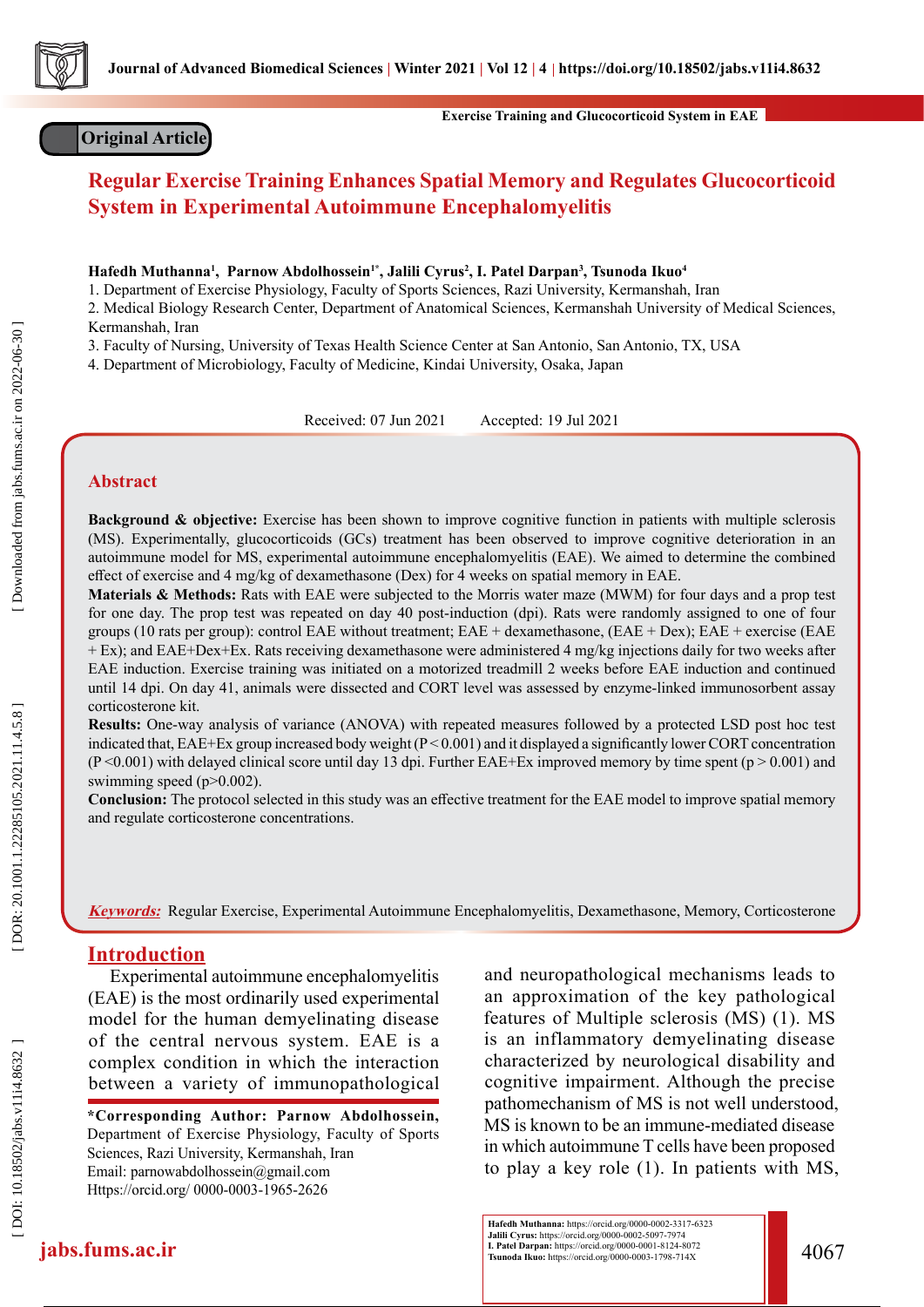cognitive dysfunction is a complex, yet frequently, reported disorder (2) ,with approximately half of all MS patients suffering from deficits in learning and memory (3). Pharmacological interventions for cognitive impairment in MS can be divided into two types: (i) disease-modifying therapies (DMTs) that alter the course of the disease and may therefore have consequences for cognition; and (ii) symptomatic treatments that specifically target cognitive symptoms (4). Glucocorticoids (GCs) have also been used in MS for the management of acute exacerbations because of their anti-inflammatory function (5). It has been reported that GCs, such as methylprednisolone and dexamethasone (DEX), improve the murine model of MS, experimental autoimmune encephalomyelitis (EAE) in Lewis rats while increasing T cell apoptosis in the CNS (6, 7). The use of DEX in MS reduces the expression of major histocompatibility complex class II on microglia, which may interfere with antigen presentation and T cell activation (8). Dex is among the most commonly used GCs in MS and has been reported to be a beneficial effect in the EAE model on clinical, histological, and immunological signs of disease (9).

Exercise (Ex) training has been reported to protect against the cognitive impairments associated with MS (10, 11) and EAE (12, 13). Cassilhas and colleagues demonstrated that exercise training could enhance spatial learning and memory both in humans(14), and animals (15).They proposed that spatial discrimination improvement was due to exercise-induced neurogenesis (16). Additionally, exercise may prevent cellular and molecular deterioration of the hippocampus in the EAE model (12).

Given the large utilization of GCs in the treatment armament of MS, the study of adjuvant exercise in combination with GCs treatment is warranted.

Studying the association between exercise training and GCs therapy may provide useful insight regarding the impact on the MS pathophysiology while also providing insights into its impact on memory and learning. To our knowledge, there is no study investigating the effect of exercise training along with GCs treatment on EAE diseases after recovery from clinical disability. Here, we investigate the impacts of exercise with GCs treatment on spatial memory performance using the EAE model. We hypothesized that exercise can counteract the deleterious effects of GC therapy leading to improved memory.

## **Materials & Methods**

Forty female Lewis rats between 6-7 weeks of age (100-125 g) from Animal Center Laboratory of Kermanshah University of Medical Sciences, Iran). The rats were housed in an environment with controlled temperature  $(24 \pm 2 \degree C)$  and humidity (60%) with 12-h light/dark cycles, and free access to food and water ad libitum. Experiments were performed according to the Guide for the Care and Use of Laboratory Animals (Institute for Laboratory Animal Research, National Research Council, Washington, DC, National Academy Press, no. 85-23, revised 1996), and animal experiments were performed according to Animal Ethics Committee of Kermanshah University of Medical Sciences (ethical code: 1398.146) and followed the international rules for animal research. EAE was induced and rats were subsequently randomized to one of four groups (10 rats per group): 1) EAE, 2) EAE + Ex, 3) EAE + Dex, and 4) EAE  $+$  Dex  $+$  Ex. The EAE group served as the study control group. The  $EAE + Ex$  group performed the treadmill exercise described below. The EAE + Dex group was injected daily with 4 mg/kg of Dex administration as described below. The EAE + Dex + Ex group received daily subcutaneous injections with 4 mg/kg of Dex administration in addition to completing the exercise protocol.

## **EAE induction and monitoring**

EAE was induced, as previously described (9). Briefly, we injected rats with an inoculum containing 50 ug guinea pig spinal cord homogenate emulsified in incomplete Freund's adjuvant (Sigma Aldrich, St. Louis, Missouri, United States) and 2mg of heat-mycobacterium (Difco H37Ra). EAE induction was performed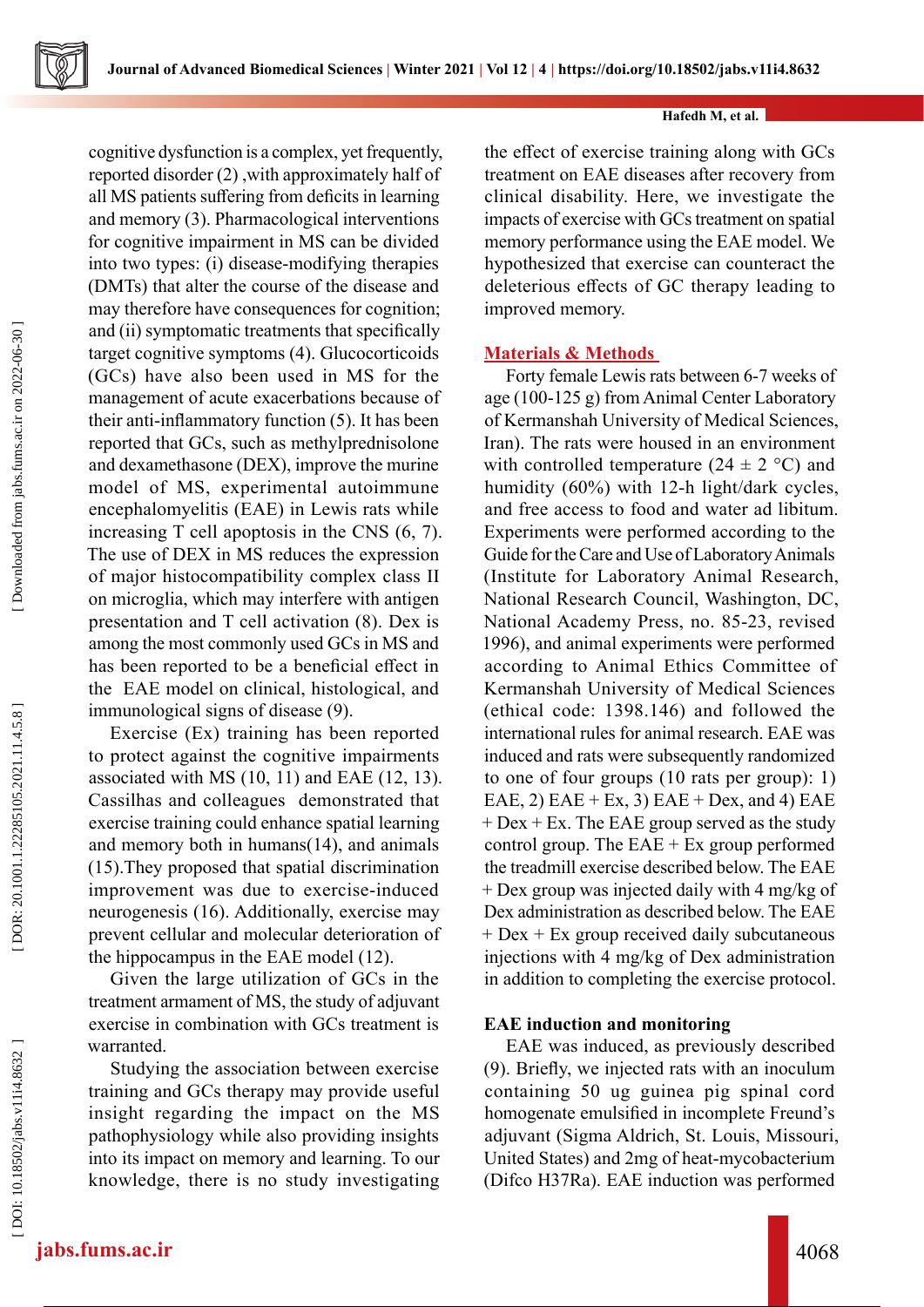by injecting 50 ul of the emulsion subcutaneously at the tail base. Signs of disability were monitored daily using EAE disease scores and body weight changes. The severity of EAE was scored as follows: 0 no clinical signs; 1-tail paralysis; 2 hind limb paresis; 3 both hind limbs paralysis: 4 forelimbs paralysis; 5- moribund or deceased (2).

## **Exercise Training Protocol**

Treadmill exercise has been suggested to be more efficient than voluntary exercise in neuroprotection by changing brain metabolism (17, 18). Therefore, this modality of exercise was chosen for this study. Rats were habituated to treadmill running by running on the treadmill for 15 minutes a day for seven consecutive days (belt speed, 5-10 m/min, with no slop). A low level of electric shock (0.3 mA) was used to motivate rats to run continuously.

The exercise training protocol was initiated 2 weeks before EAE induction and continued for 2 weeks after EAE induction. In the two exercise groups (EAE +Ex and EAE + Dex + Ex), the rats ran on the treadmill for 30 min/ day, 5 days per week for a total of 4 weeks (12). The intensity began at a speed of 17 m/min and was increased incrementally 1 meter per min for each subsequent week. Rats in the non-exercise groups were placed on the treadmill track with (12).

## **Morris water maze tests (MWM)**

MWM is an effective test for spatial learning and memory skills (19).The water maze tank was a black circular pool (136 cm diameter × 60 cm height) that was filled with water  $(22 \pm 1)$ °C) at a depth of 25 cm. The MWM was divided geographically into four quadrants (north, east, south, and west), which were located around the circumference of the tank. A circular platform was situated in the north-west quadrant submerged approximately 1.5 cm below the surface of the water. Each trial was recorded by a video camera linked to the monitoring scheme (EthoVision XT, Tehran, Iran) which was mounted above the pool. A tracking system was utilized to evaluate the time spent and the

swimming speed until the rat reached the platform.

Rats were given a two-day time to habituate to the apparatus. The experiment consisted of four consecutive days of learning and one prop day by hidden platform detecting day. Starting points were varied in a quasi-random fashion so that in each trial the subject started from each location once and never started from the same place on any day. Each rat was positioned in the water facing the wall of the pool at one of the four-set and allowed to swim to find invisible platform unobserved probe in the pool. During each experiment, every rat was given up to 60 seconds (s) to find the hidden platform.

 Rats were generally guided to the platform by the investigator. If the rat reaches the hidden platform it is allowed to stay in place for 30 s. If the rat was unable to find the platform circular within 60s, it would be put on it for the 30s during the first four days. On day 5, MWT was done in which the platform was out of the rat's reach. We repeated the MWT with a single trial without the platform on day 40 dpi.

#### **Dexamethasone Administration**

Dex (Soldesam, Laboratorio Farmacologico Milanese, Milano, Italy) was dissolved in saline and a dose of 4 mg/kg was administered subcutaneously to rats randomized to receive Dex as previously described (20). All other animals were treated with the equivalent volumes of normal saline. Daily Dex treatment continued until 15 days post-EAE inoculation.

## **Euthanasia and Blood Collection**

After the prop test on day 40 post-immunization, rats were anesthetized with ketamine/xylazine (3/1). Blood samples were collected via cardiac puncture and samples were allowed to clot for 15 min then centrifuged at 3,000 rpm for 10 min. Serum was aliquoted and stored at −80°c until use. Serum corticosterone was measured using a commercially available enzyme-linked immunosorbent assay corticosterone kit (GmbH, Germany) following the instructions of the kit manufacturer.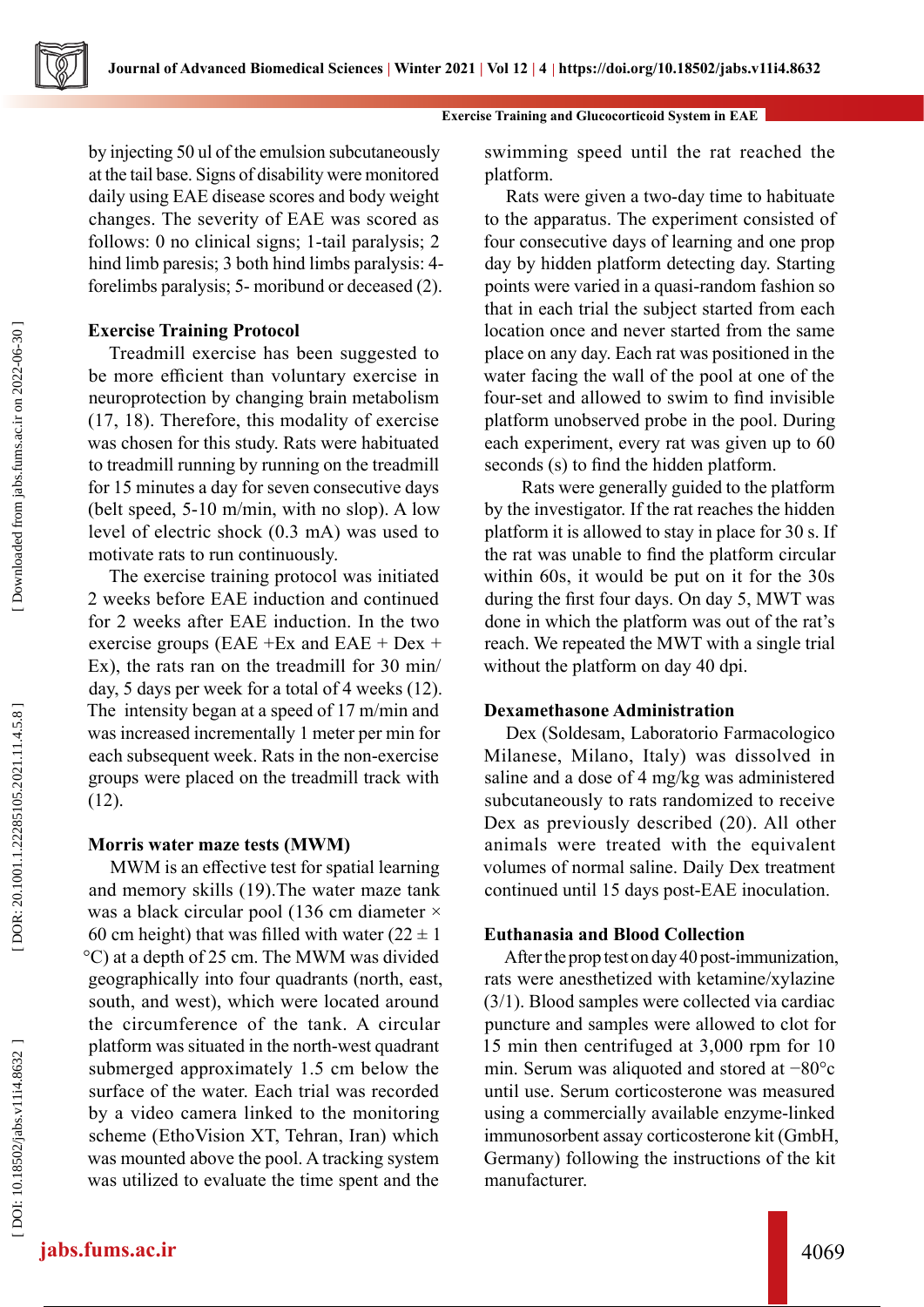

#### **Statistical analysis**

IBM SPSS 22.0 was used for all statistical analyses. The data are expressed as the mean  $\pm$ standard error of the mean. Data were analyzed using a one-way analysis of variance (ANOVA) with repeated measures followed by a protected LSD post hoc test. Significance level was set at  $p > 0.05$ .

## **Results**

#### **Dexamethasone significantly reduced body weight**

The comparison of groups was before EAE

induction to post of EAE induction. Results showed reduced body weight post EAE induction compared to prior induction in the EAE group (P < 0.05). Significant bodyweight reduction was observed in the EAE+Dex group post-induction (P< 0.001) compared to prior induction. On the other hand, a significant increase in body weight after EAE induction was observed in rats of the EAE+Ex group ( $P < 0.001$ ) compared to prior induction. EAE+Ex+Dex showed significant of body reduces post induction  $(P < 0.001)$ compared to prior induction (Chart 1).



**Chart 1.** Body weight before (Pre) and after (Post) 40 days of intervention for four groups: EAE, EAE + Dex, EAE +Ex, and  $EAE + Dex + Ex$ . There was a statistically significant difference between Pre and Post induction, respectively. Data are presented as means ± SD

#### **Dexamethasone delays disability**

In this study, preliminary clinical signs of the EAE group appeared on day 12 post immunizations, whereas the in-group of EX showed a significant difference and delayed the onset of a clinical score to 13 dpi. In contrast, rats treated with DEX without any exercise did not show clinical signs until 21-22 dpi and readily recovery from clinical disability. However, the EX+DEX group showed clinical disability on day 22-23 dpi (Chart 2).

Downloaded from jabs.fums.ac.ir on 2022-06-30 ]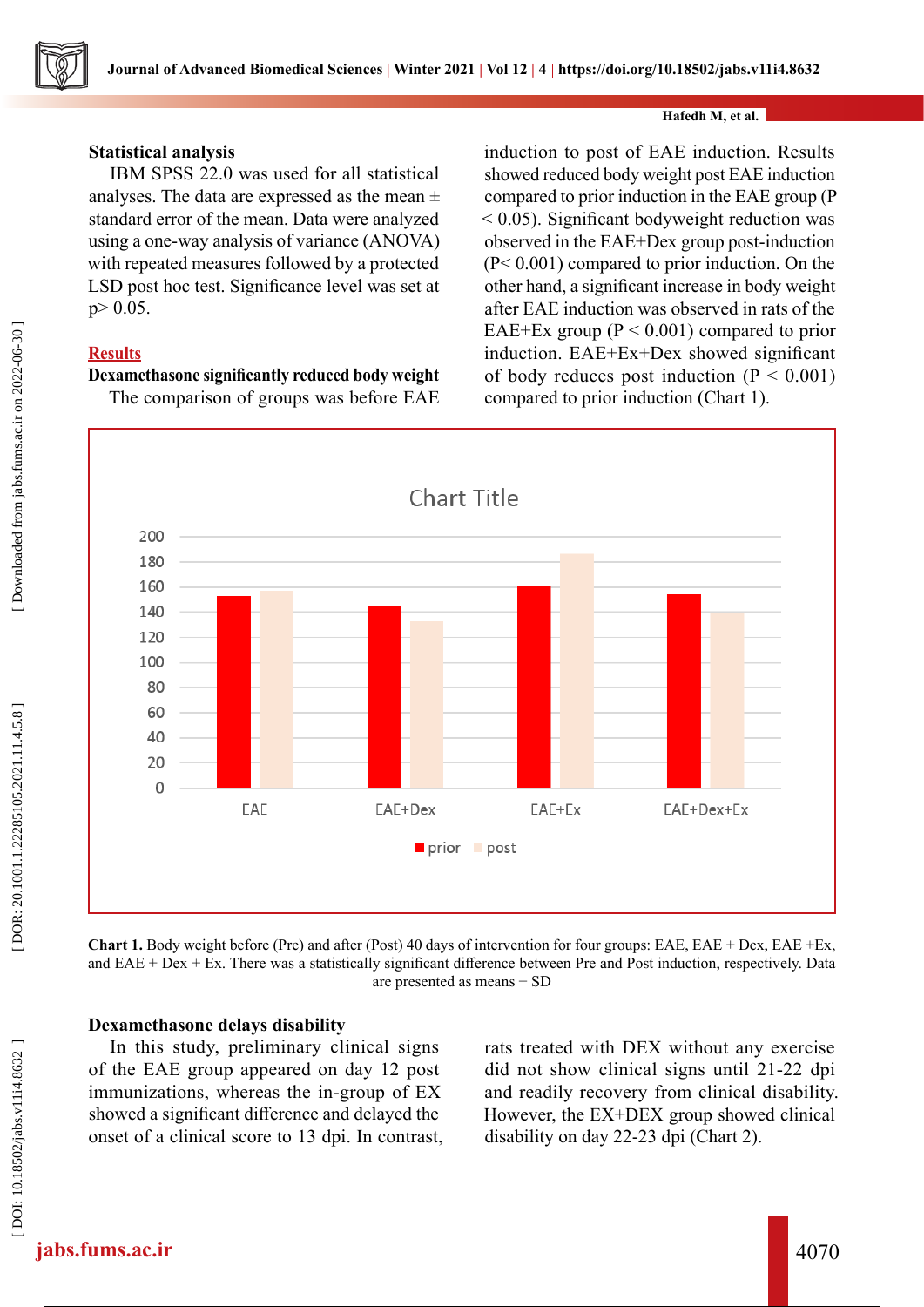



**Chart 2.** schematic timeline showed dexamethasone alone or with exercise delays the onset of clinical till 21 dpi. Moreover, exercise training showed delays of clinical appearance until 13 dpi. However, the EAE group began to present the motor deficits at the 12 dpi. The results are shown as mean ±SEM of the experimental groups

#### **Exercise improves spatial learning and memory in Dex treated EAE rats**

Although all groups showed memory defects after EAE induction compared to prior induction, some compression among groups are shown.

To assess spatial learning and memory, the time spent in the selected quadrant was evaluated. Results showed a significant interaction among groups, as presented in Chart 3. Time spent

was significantly higher in the EAE+ Ex group  $(p > 0.001)$  compared to the EAE group. No significant difference was observed between the EAE group and the Dex group. However, the group of EAE+Dex+Ex, showed improvement in time spent ( $p > 0.05$ ) compared to the EAE+Dex group. No significant differences were revealed in the EAE+Dex+Ex group compared to the EAE+Ex group.



**Chart 3.** Time spent before (Pre) and after (Post) 40 days of intervention for four groups: EAE, EAE + Dex, EAE +Ex, and EAE + Dex + Ex was significantly different  $p > 0.05$ . Data are presented as means  $\pm$  SD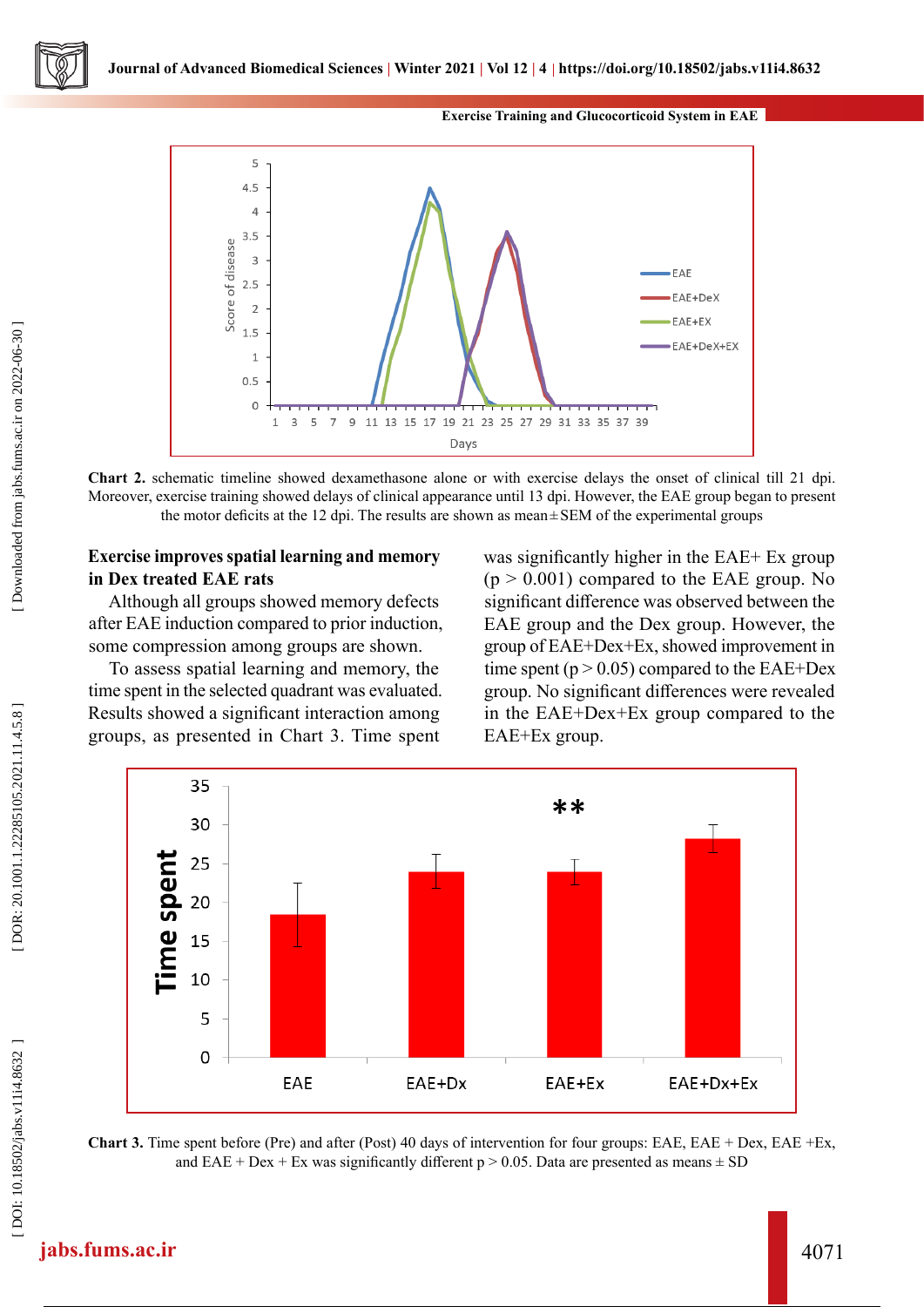In addition, Chart 4 shows a comparison between groups showing that swimming speed was significantly faster in the EAE+ Ex group ( $p$  > 0.02) compared to the EAE group and swimming speed, which did not show significant between EAE group compared

to EAE+Dex group. An addition, it was significantly faster in EAE+ Dex+ Ex group  $(p > 0.001)$  compared to EAE + Dex and there was a slightly significant difference in swimming speed between EAE+ Ex (p> 0.02) compared to EAE+ Dex+ Ex groups.



**Chart 4.** Swimming speed before (Pre) and after (Post) 40 days of intervention for four groups: EAE, EAE + Dex, EAE +Ex, and EAE + Dex + Ex. was significantly different  $p \le 0.5$ ,  $p > 0.01$ ,  $p > 0.001$ ; respectively. Data are presented as means  $\pm$  SD

#### **Serum Corticosterone concentration**

The results of CORT measurements are presented in Chart 5. Blood samples were collected at 8: AM-10 AM after 24h, and the significant level was considered at  $(P < 0.05)$ . One-way ANOVA test revealed significant difference  $(F7, 31)$ 7.838;  $P = 0.00$ ). EAE+Ex group displayed a significantly lower CORT concentration

 $(P<0.001)$  compared to the EAE group. However, a high CORT concentration level was observed in Dex groups (P>0.06) compared to the EAE group. In addition, the EAE+Ex group showed a lower level of CORT concentration (P>0.001) compared to the group of EAE+Dex+Ex. However, the EAE+Dex+Ex group showed a low-level of CORT (p>0.002) compared to the Dex group.



**Chart 5.** Corticosterone serum concentration for four groups: EAE, EAE + Dex, EAE +Ex, and EAE + Dex + Ex was significantly different between groups  $p = 0.05$ ,  $p > 0.01$  respectively. Data are presented as means  $\pm$  SD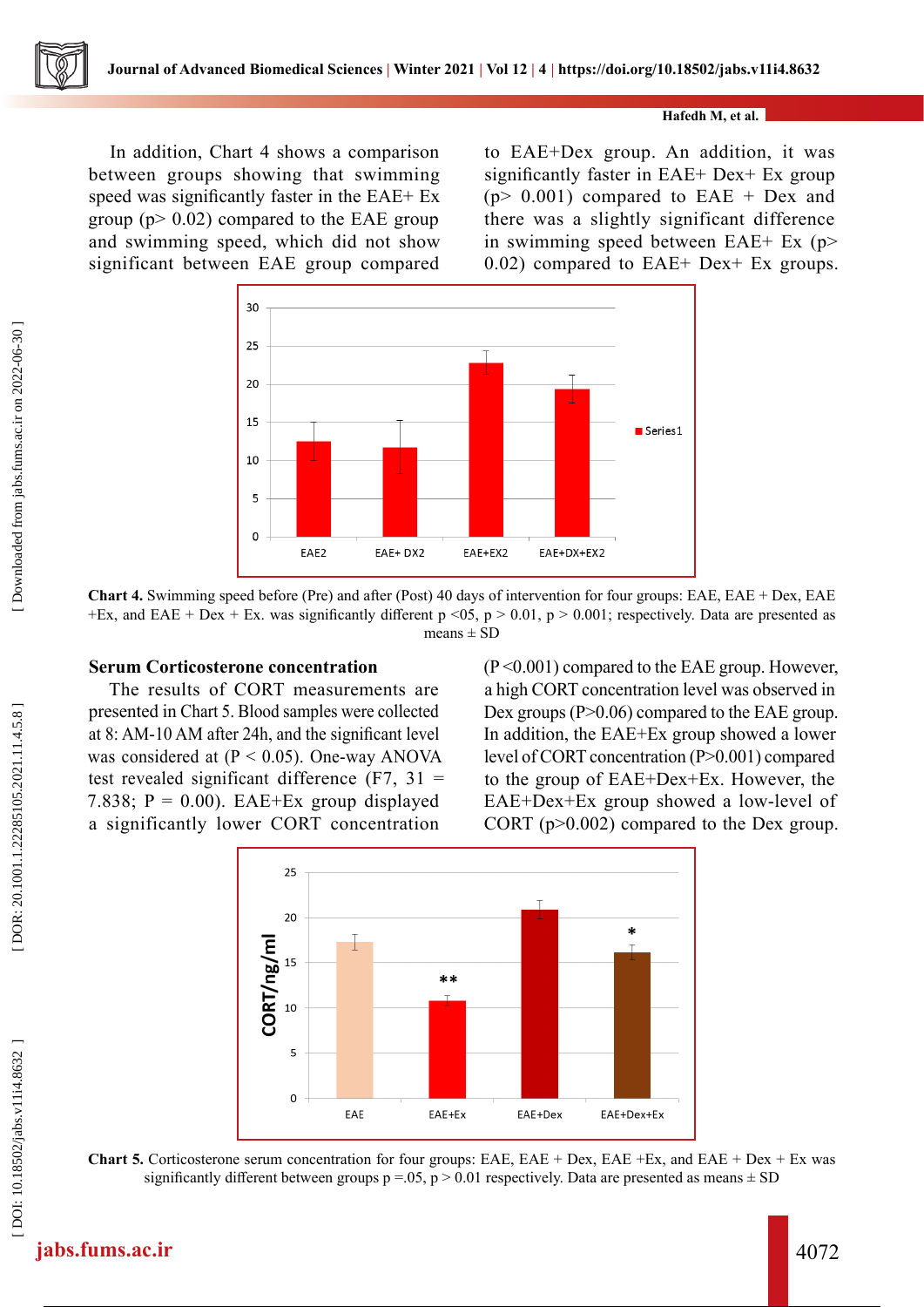#### **Exercise Training and Glucocorticoid System in EAE**

## **Discussion**

The purpose of the current study was to investigate the effect of regular exercise training with or without dexamethasone treatment on outcomes of spatial memory performance in the animal model of MS, EAE. Specifically, time spent in the selected quadrant, swimming speed, and serum corticosterone were evaluated. The main finding of the study suggests that exercise enhances memory in dexamethasone-treated EAE rats. Further, we confirmed previous studies that demonstrated that dexamethasone significantly delayed the onset of disability. While exercise was able to delay the onset of disability by one day, dexamethasone either with or without adjuvant exercise was able to delay initial signs of disability until 21 days post inoculation. These data support previous work that suggests that exercise can be used as a treatment to delay or ameliorate the disease trajectory in the EAE model of multiple sclerosis (21, 22) and that dexamethasone is an effective therapy in the treatment armament for MS. An adverse effect of the clinical manifestations of MS includes body mass gains. Unfortunately, studies utilizing exercise interventions on EAE models have documented conflicting data regarding body mass. For example, Klaren and colleagues (23) reported that both voluntary wheel running and forced treadmill showed no effect on bodyweight. Further, loss of bodyweight in EAE mice was also reported when subjected to regular swimming exercise (24). The results of this study indicate that bodyweight increased in both the EAE only group and the EAE+Ex groups. These results are in accordance with a previous study published by Patel et al (25) showing that the Ex group of female Lewis rats significantly had a greater body mass compared to sedentary EAE controls. Future work should consider differentiating lean and fat mass to better understand the role of exercise in managing body mass in EAE model.

Decreases in bodyweight is common during therapies with GCs in rodents, particularly when treated with dexamethasone (26). It is suggested that dexamethasone be involved in alterations

of leptin level, which is known to regulate the food intake, and is considered as stress hormone (27, 28).Therefore, we can hypothesize that the reduction in body weight observed in this study may be due to leptin although leptin level was not measured in this study. The present study showed that even short-term use of 4mg/kg dexamethasone reduces the bodyweight in the EAE rats. Previous studies have suggested that this reduction in body mass due to dexamethasone can be attributed to altered food intake (29), or changes in bone formation (30).

The effectiveness of GCs treatment in alleviating EAE-induced disability and peripheral inflammation is well demonstrated (9, 31). The results of this study confirm previous reports that EAE rats treated with daily administration of 4mg/kg for 15 days lead to delayed the onset of disability. In our study, dexamethasone treatment was able to delay initial onset of disability till day 21 post inoculation compared to day 12 and 13 for EAE control and EAE-Ex groups, respectively. In addition to the delayed disability, dexamethasone-treated rats also had earlier recovery from signs of disease. Together with the previous work by McCombe and colleagues (20), who demonstrated that 4 mg/kg of Dex administration daily leads to less severe clinical signs and earlier recovery, it is evident that dexamethasone plays a role in modulating the pathophysiology of MS. Similarly, EAE animals treated with high doses of dexamethasone (50 mg/kg) showed significant improvement of the clinical motor signs throughout the disease (32). However, comparisons are hindered by the use of different EAE models and different GCs along with different doses. A potential explanation of the ability of dexamethasone to modify MS pathophysiology is based on dexamethasone's ability to cross the intact blood-brain barrier (33) and is likely to interact with the hippocampal region of the brain.

The hippocampus is the main brain region accountable for cognitive processes and it is susceptible to steroid hormones (34, 35). It plays an important role in memory and operationalizes newly acquired information (36). Elevated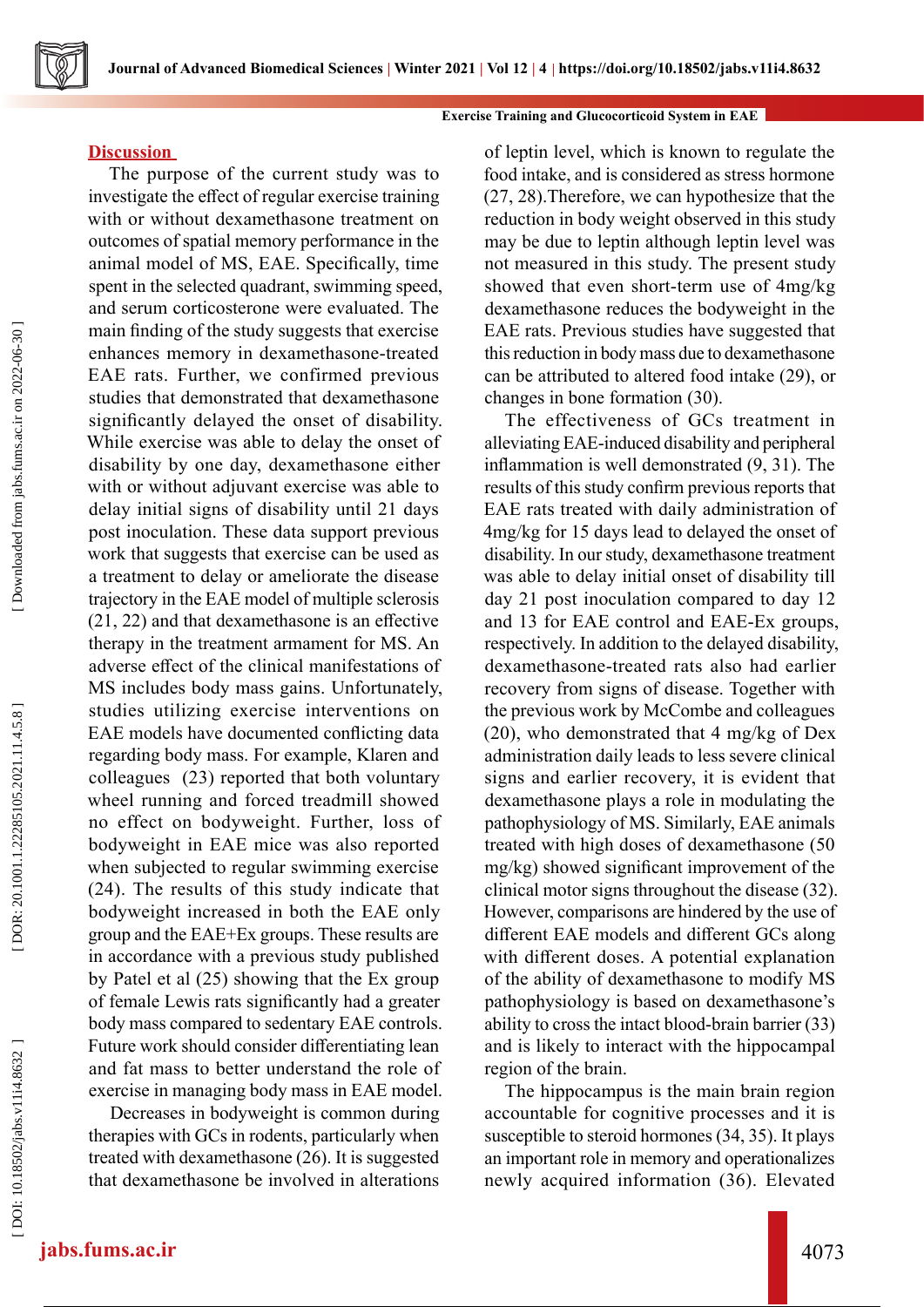glucocorticoids have been associated with impaired cognition and memory function (37). As such, patients with MS are highly susceptible to memory impairment because of the use of dexamethasone in treating acute exacerbations. The findings of this study indicate that exercise training can improve memory as evident by greater time spent in the selected quadrant and swimming speed at the end of the study. Our results also suggest that exercise can protect against the detrimental effects of dexamethasone treatment in the combination group. The present findings are consistent with Kim and Sung (12), who reported that regular exercise influences the improvement of memory in mice with EAE when subjected to step-down avoidance tasks. Generally, physical activity leads to an increase in hippocampal volume and ameliorates the memory impairments that inflict patients with MS (38, 39) by changing the physiological efficacy of the hippocampus and the prefrontal cortex (40, 41). A plausible explanation could be the effect of exercise on decreasing the circulating levels of corticosterone.

Corticosterone is implicated in impairing memory and cognitive function (42). Results of this study indicate that exercise significantly lowers corticosterone concentration in both EAE rats and EAE rats treated with dexamethasone. The data are consistent with the phenomenon of adaptation and central nervous system plasticity, which indicates that animals subjected to exercise training acclimate and release lower levels of corticosterone, even acutely after a single session of training (43, 44). Indeed, a potential role of corticosterone levels in response to exercise correlates with metabolic changes and neuroendocrine effects (45). A potential explanation for the elevated corticosterone levels in the non-exercising group could be the stress response to the water maze prop test. Most reports suggest that a prop test is equivalent to light exercise (46), and, as such, should not have an effect on increasing corticosterone concentrations the same way moderate intensity exercise does (47). What remains to be understood is what the mechanisms underlying

the reduced corticosterone are. Further research is needed to determine if decreased corticosterone concentrations are due to inhibited release of corticosterone, decrease mRNA translation of corticosterone, or decrease transcription at the gene level. Alternative explanations could be the increased metabolism of corticosterone in exercising rodents. Future research should answer these hypotheses.

Another important finding of our study determined that the combination EAE+Dex+Ex group showed a memory improvement as investigated by the hidden probe location during the MWM. Conversely, the EAE+Dex group did not show a significant improvement in memory. To corroborate our results, Nitoon and colleagues (32) also report that EAE-induced animals injected with dexamethasone showed a working memory deficit. This group further rationalized that decreased neuronal effectiveness measured by GCs receptor activity in the hippocampus was also observed in dexamethasone treated EAE animals. On the basis of these findings, it could be suggested that 4mg/kg of dexamethasone treatment leads to increased HPA activity that impairs memory and cognitive function in EAE animals.

## **Conclusion**

To our knowledge, this is the first study using MWM testing in response to regular exercise training during GCs therapy after the recovery stage of EAE disease. The finding of this study strongly suggests that treadmill exercise training regulates the activation of HPA and directly improves memory impairment during EAE, even when dexamethasone is administered. Further, 4 mg/kg of dexamethasone may lead to cause dysfunction of HPA and may lead to increase in circulating corticosterone level. Further, the inclusion of exercise training, either with or in the absence of dexamethasone treatment, improves memory in a rodent model of EAE that is susceptible to such impairment. Therefore, these findings indicate that the treadmill exercise protocol selected in this study was an effective regimen to improve memory and cognition in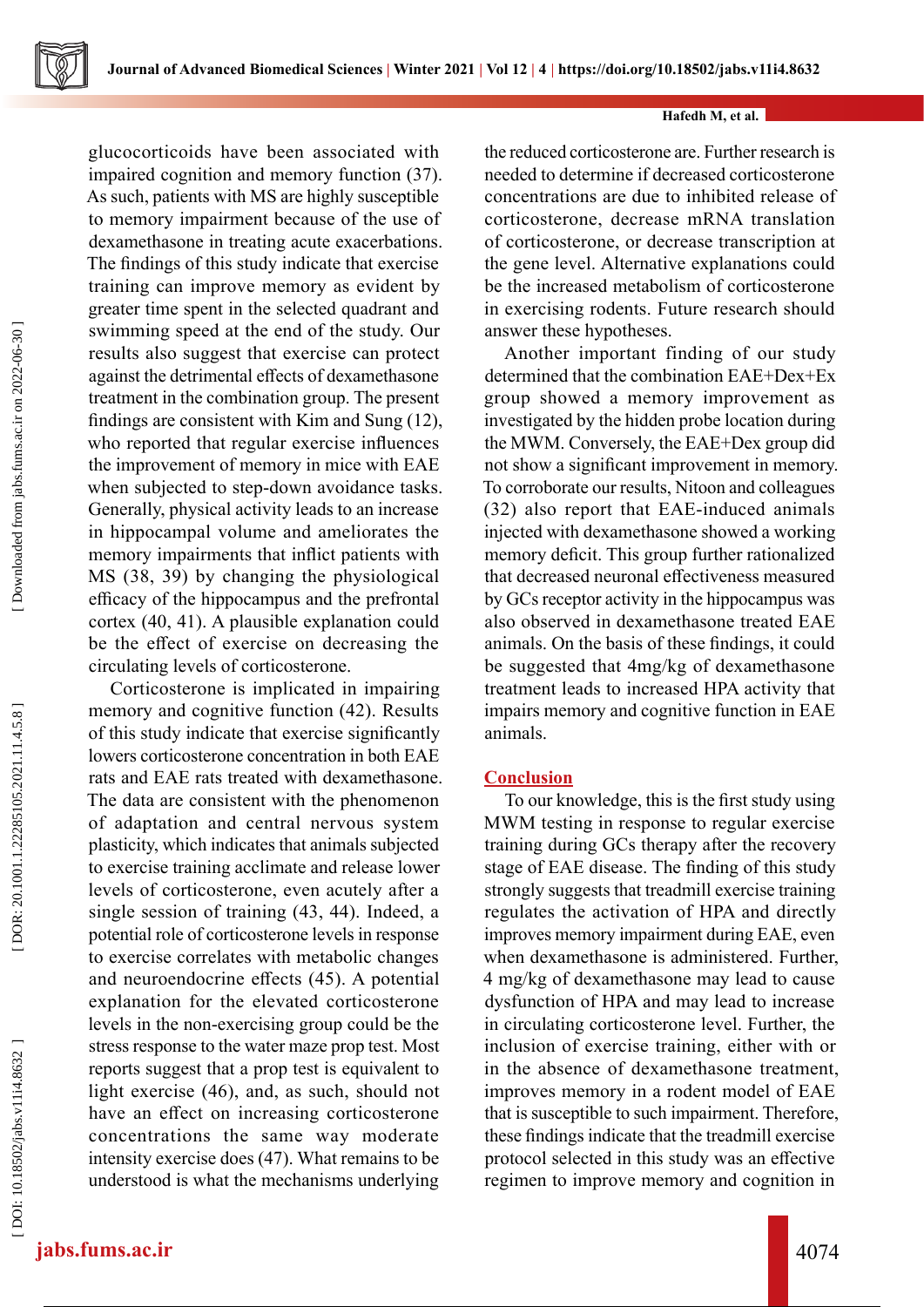# EAE animals during dexamethasone treatment.

## **Acknowledgments**

The authors thank Razi University and the Kermanshah University of Medical Sciences for the support of this work.

Ethical approval for the study was given by the Kermanshah University of Medical Sciences (IRB.kUMS.REC Number; 1398.146).

#### **Conflict of interest**

 The authors declare that they do not have conflict of interest.

#### **References**

Downloaded from jabs.fums.ac.ir on 2022-06-30

1.Bjelobaba I, Begovic-Kupresanin V, Pekovic S, Lavrnja I. Animal models of multiple sclerosis: Focus on experimental autoimmune encephalomyelitis. Journal of Neuroscience Research. 2018;96(6):1021-42.

2.Kurkowska-Jastrzębska I, Świątkiewicz M, Zaremba M, Cudna A, Piechal A, Pyrzanowska J, et al. Neurodegeneration and inflammation in hippocampus in experimental autoimmune encephalomyelitis induced in rats by one–time administration of encephalitogenic T cells. Neuroscience. 2013;248:690-8.

3.Mandolesi G, Grasselli G, Musumeci G, Centonze D. Cognitive deficits in experimental autoimmune encephalomyelitis: neuroinflammation and synaptic degeneration. Neurological sciences. 2010;31(2):255-9.

4.Chen MH, Goverover Y, Genova HM, DeLuca J. Cognitive Efficacy of Pharmacologic Treatments in Multiple Sclerosis: A Systematic Review. CNS drugs. 2020. 34(6), 599-628.

5.Reichardt HM, Gold R, Lühder F. Glucocorticoids in multiple sclerosis and experimental autoimmune encephalomyelitis. Expert review of neurotherapeutics. 2006;6(11):1657-70.

6.Schmidt J, Gold R, Schönrock L, Zettl UK, Hartung H-P, Toyka KV. T-cell apoptosis in situ in experimental autoimmune encephalomyelitis following methylprednisolone pulse therapy. Brain. 2000;123(7):1431-41.

7.Nguyen KB, McCombe PA, Pender MP. Increased apoptosis of T lymphocytes and macrophages in the central and peripheral nervous systems of Lewis rats with experimental autoimmune encephalomyelitis treated with dexamethasone. Journal of Neuropathology & Experimental Neurology. 1997;56(1):58-69.

8.Kiefer R, Kreutzberg GW. Effects of dexamethasone on microglial activation in vivo: selective downregulation of major histocompatibility complex class II expression in regenerating facial nucleus. Journal of neuroimmunology.

#### 1991;34(2-3):99-108.

**Exercise Training and Glucocorticoid System in EAE**

9.Donia M, Mangano K, Quattrocchi C, Fagone P, Signorelli S, Magro G, et al. Specific and strain-independent effects of dexamethasone in the prevention and treatment of experimental autoimmune encephalomyelitis in rodents. Scandinavian journal of immunology. 2010;72(5):396-407. 10.Learmonth YC, Paul L, McFadyen AK, Marshall-McKenna R, Mattison P, Miller L, et al. Short-term effect of aerobic exercise on symptoms in multiple sclerosis and chronic fatigue syndrome: a pilot study. International journal of MS care. 2014;16(2):76-82.

11.Devasahayam AJ, Downer MB, Ploughman M. The effects of aerobic exercise on the recovery of walking ability and neuroplasticity in people with multiple sclerosis: a systematic review of animal and clinical studies. Multiple sclerosis international. 2017;2017, Article ID 4815958, 12 pages https://doi.org/10.1155/2017/4815958.

12.Kim T-W, Sung Y-H. Regular exercise promotes memory function and enhances hippocampal neuroplasticity in experimental autoimmune encephalomyelitis mice. Neuroscience. 2017;346:173-81.

13.Benson C, Paylor JW, Tenorio G, Winship I, Baker G, Kerr BJ. Voluntary wheel running delays disease onset and reduces pain hypersensitivity in early experimental autoimmune encephalomyelitis (EAE). Experimental neurology. 2015;271:279-90.

14.Cassilhas RC, Viana VA, Grassmann V, Santos RT, Santos RF, Tufik S, et al. The impact of resistance exercise on the cognitive function of the elderly. Medicine and science in sports and exercise. 2007;39(8):1401.

15.Cassilhas R, Lee K, Fernandes J, Oliveira M, Tufik S, Meeusen R, et al. Spatial memory is improved by aerobic and resistance exercise through divergent molecular mechanisms. Neuroscience. 2012;202:309-17.

16.Cassilhas RC, Tufik S, de Mello MT. Physical exercise, neuroplasticity, spatial learning and memory. Cellular and Molecular Life Sciences. 2016;73(5):975-83.

17.Hayes K, Sprague S, Guo M, Davis W, Friedman A, Kumar A, et al. Forced, not voluntary, exercise effectively induces neuroprotection in stroke. Acta neuropathologica. 2008;115(3):289-96.

18.Kinni H, Guo M, Ding JY, Konakondla S, Dornbos III D, Tran R, et al. Cerebral metabolism after forced or voluntary physical exercise. Brain research. 2011;1388:48-55.

19.Sun J-J, Ren Q-G, Xu L, Zhang Z-J. LINGO-1 antibody ameliorates myelin impairment and spatial memory deficits in experimental autoimmune encephalomyelitis mice. Scientific reports. 2015;5:14235.

20.McCombe P, Nickson I, Tabi Z, Pender M. Corticosteroid treatment of experimental autoimmune encephalomyelitis in the Lewis rat results in loss of Vβ8. 2+ and myelin basic protein-reactive cells from the spinal cord, with increased total T-cell apoptosis but reduced apoptosis of Vβ8. 2+ cells. Journal of neuroimmunology. 1996;70(2):93-101.

21.Le Page C, Bourdoulous S, Beraud E, Couraud P,

DOR: 20.1001.1.22285105.2021.11.4.5.8

# **jabs.fums.ac.ir** 4075